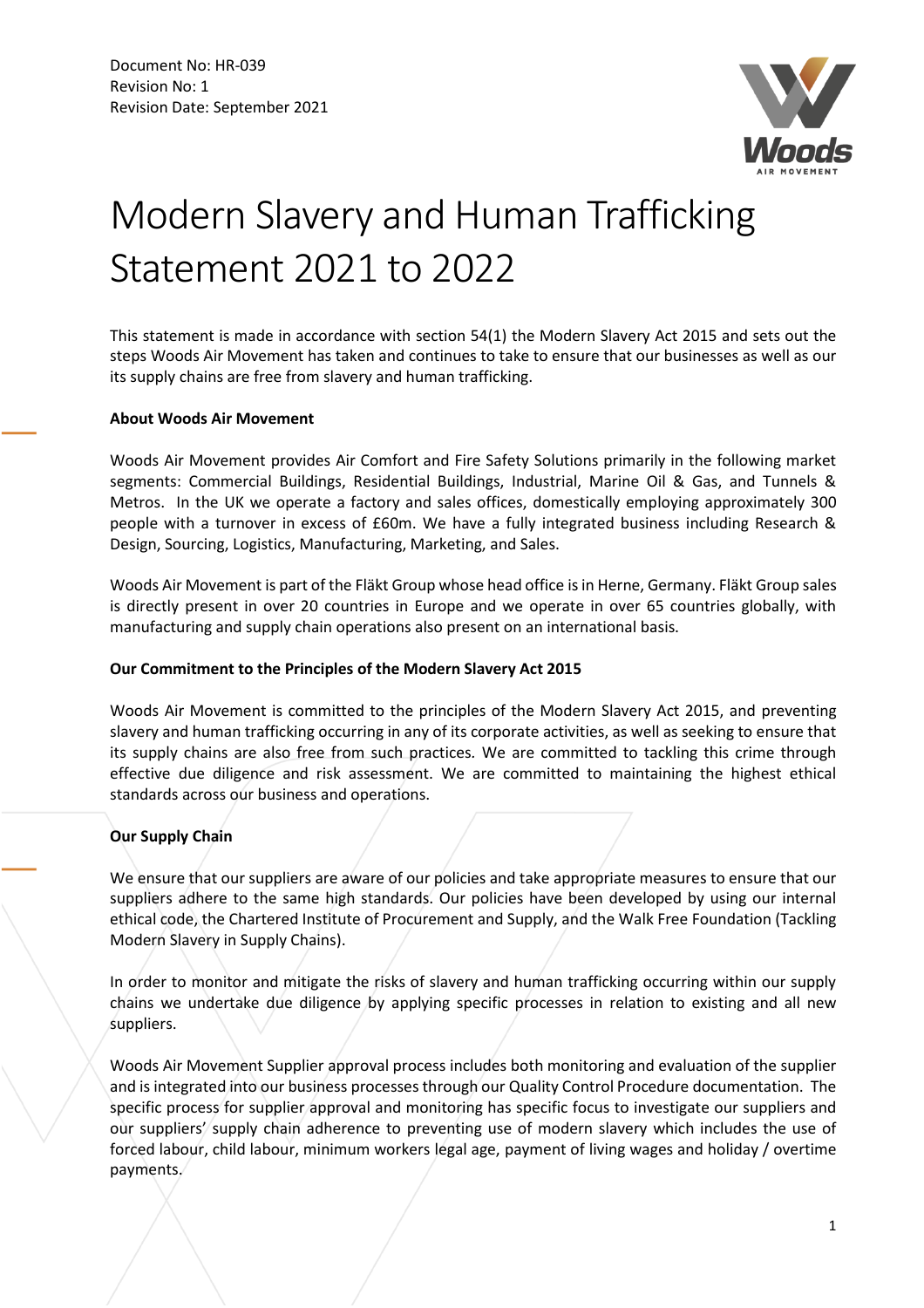Document No: HR-039 Revision No: 1 Revision Date: September 2021



For key suppliers with an annual spend in excess of a defined £200k threshold have been subject to a further annual risk assessment.

### **Our Policies in relation to the Modern Slavery Act 2015**

The following policies are available to all staff through our PeopleHR system or from the HR Team:

- Business Ethics Handbook
- Whistleblowing Policy
- Equal Opportunities Policy
- Inclusion and Diversity Policy
- Recruitment Policy

#### **Embedding the principles**

We will continue to embed the principles through:

- Zero tolerance approach: Continuing to embed a zero tolerance policy towards modern slavery and human trafficking
- Policies and Procedures: Ensuring all our policies and procedures are regularly reviewed and include references to modern slavery and human trafficking.
- **Staff awareness training**: all new starters complete our ethics module so they are aware of the Modern Slavery Act 2015, and are informed of the appropriate action to task should they suspect a case of slavery or human trafficking
- **Additional training for Procurement staff**: Staff who work within the Sourcing Department have had additional training to further understand the risks of modern slavery and human trafficking infiltrating our business or supply chains and effectively operate our policies and procedures aimed at mitigating this risk.
- **Additional training for Recruitment staff**: Staff involved in the recruitment and deployment of workers have had additional training on modern slavery and ethical employment practices
- **Encouraging open & transparent communication**: Staff are able to raise any ethical concerns through internal mechanisms all the way from their line manager through the local managing director and group executive.

This statement has been approved by Steve Chesney, Woods Air Movement Managing Director, for the financial year ending 31 March 2022, and will be reviewed and updated every year.

Steve Chesney Managing Director Woods Air Movement